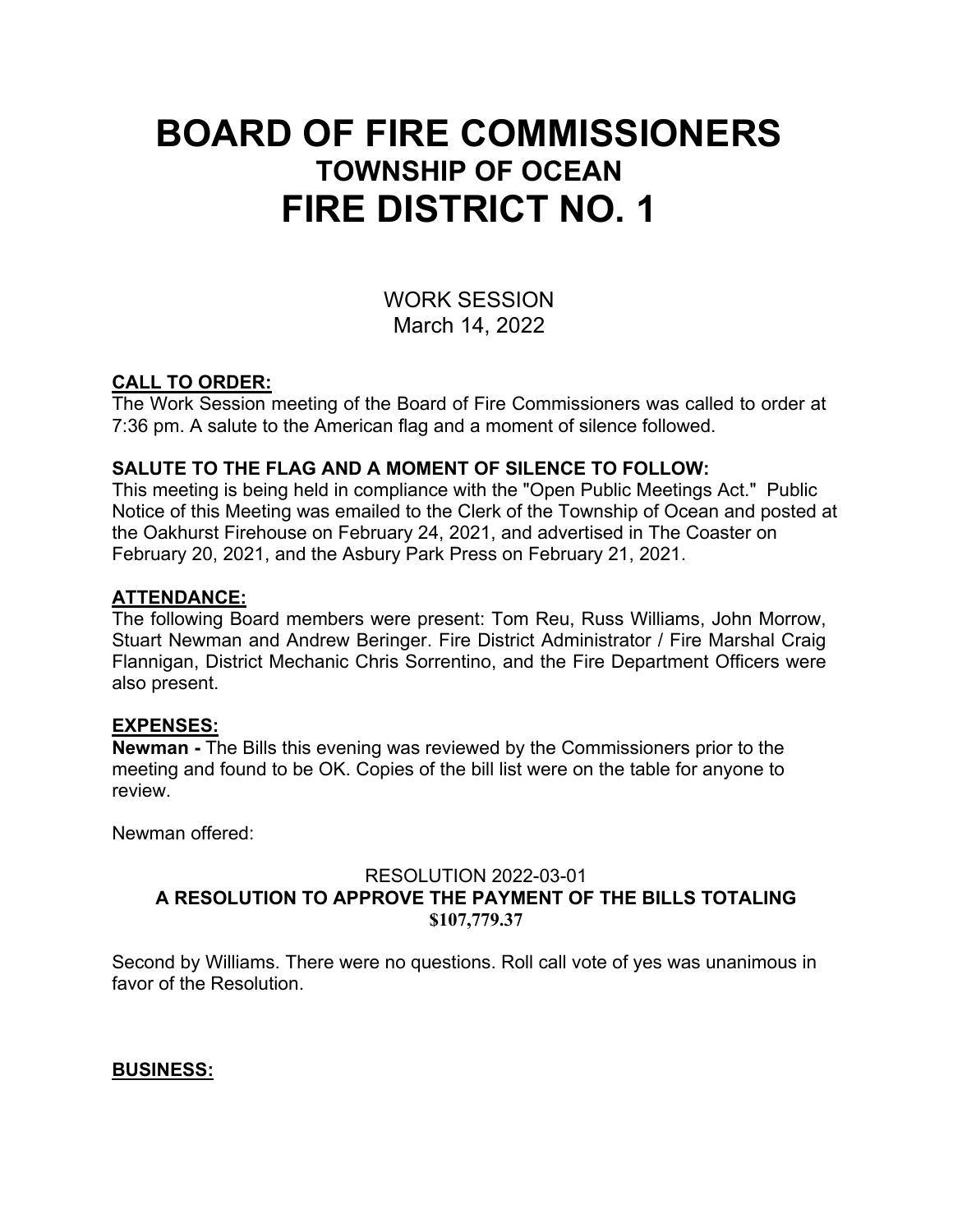**Old:** None

#### **New:**

**Morrow:** The Board solicited quotes for our 2022 Workers Compensation and Property and Loss coverages. After reviewing all available options, we have decided on the Joint Insurance Fund (JIF).

Morrow offered the following resolutions to enter into the fund::

#### RESOLUTION 2022-03-02 **A RESOLUTION JOINING THE FIRST RESPONDER JOINT INSURANCE FUND**

#### RESOLUTION 2022-03-03 **A RESOLUTION APPROVING THE FIRST RESPONDER JOINT INSURANCE FUND INDEMNITY AND TRUST AGREEMENT**

#### RESOLUTION 2022-03-04

#### **A RESOLUTION APPOINTING FIRE DISTRICT ADMINISTRATOR CRAIG FLANNIGAN AS FUND COMMISSIONER TO THE FIRST RESPONDER JOINT INSURANCE FUND**

#### RESOLUTION 2022-03-05 **A RESOLUTION APPOINTING INSURANCE OF AMERICA AS THE DISTRICTS RISK MANAGEMENT CONSULTANT**

Second by Beringer. There were no questions. Roll call vote of yes was unanimous in favor of the Resolution.

**Williams:** The District Mechanic received a quote to purchase three Opticom emitters and one detector.

Williams offered:

#### RESOLUTION 2022-03-06 **A RESOLUTION APPROVING THE PURCHASE OF OPTICOM PARTS AND ACCESSORIES FOR \$4,800.00.**